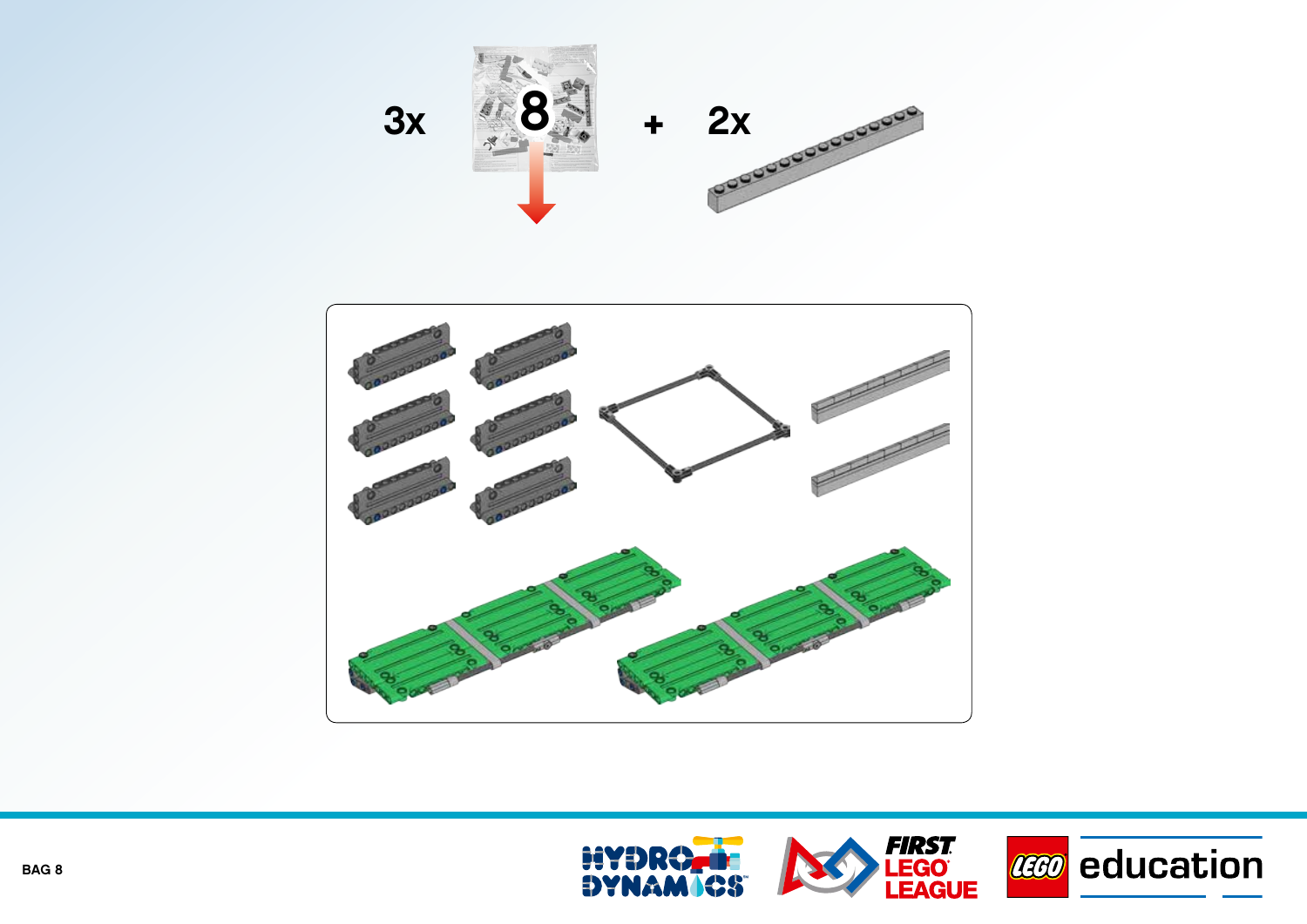



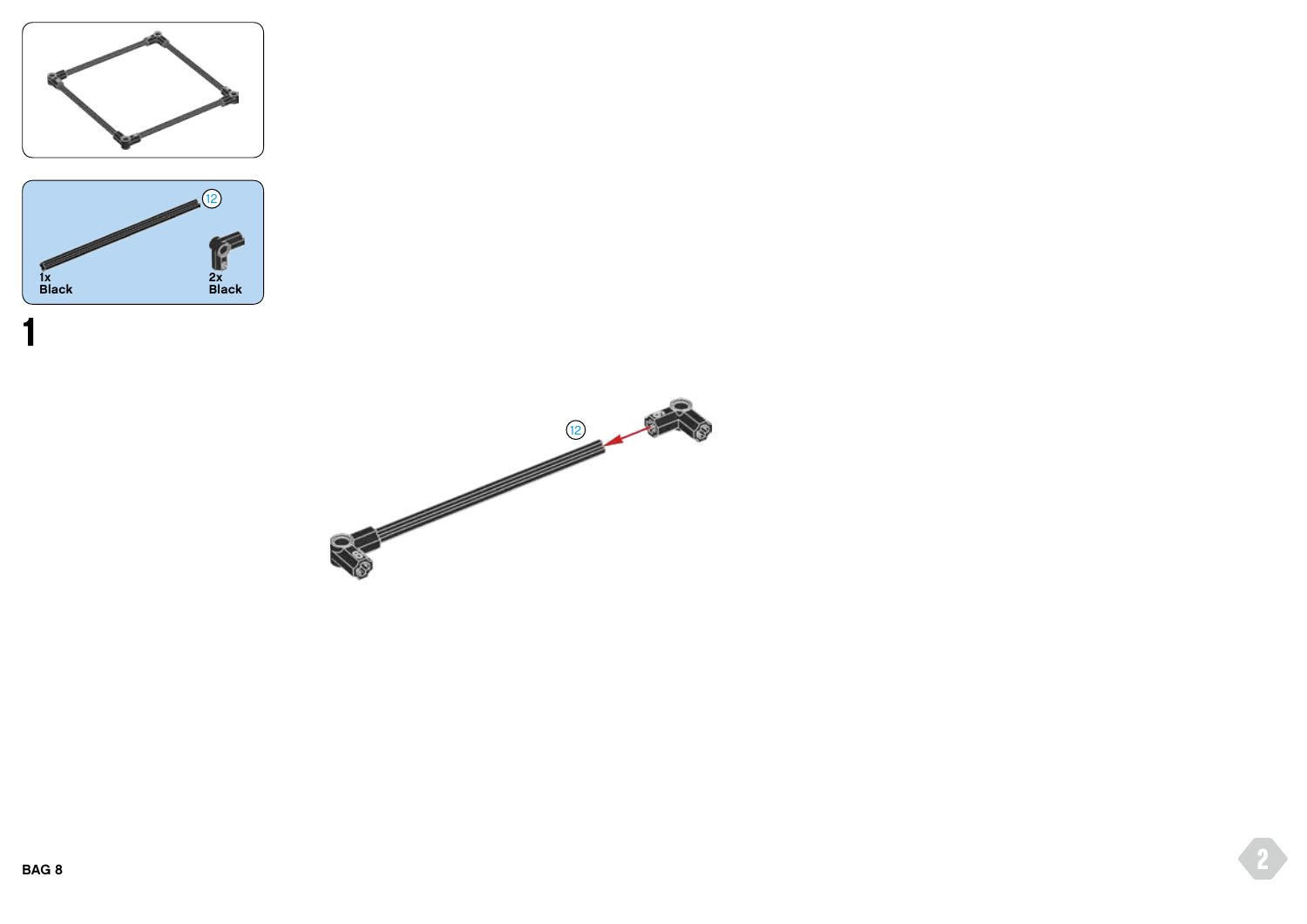

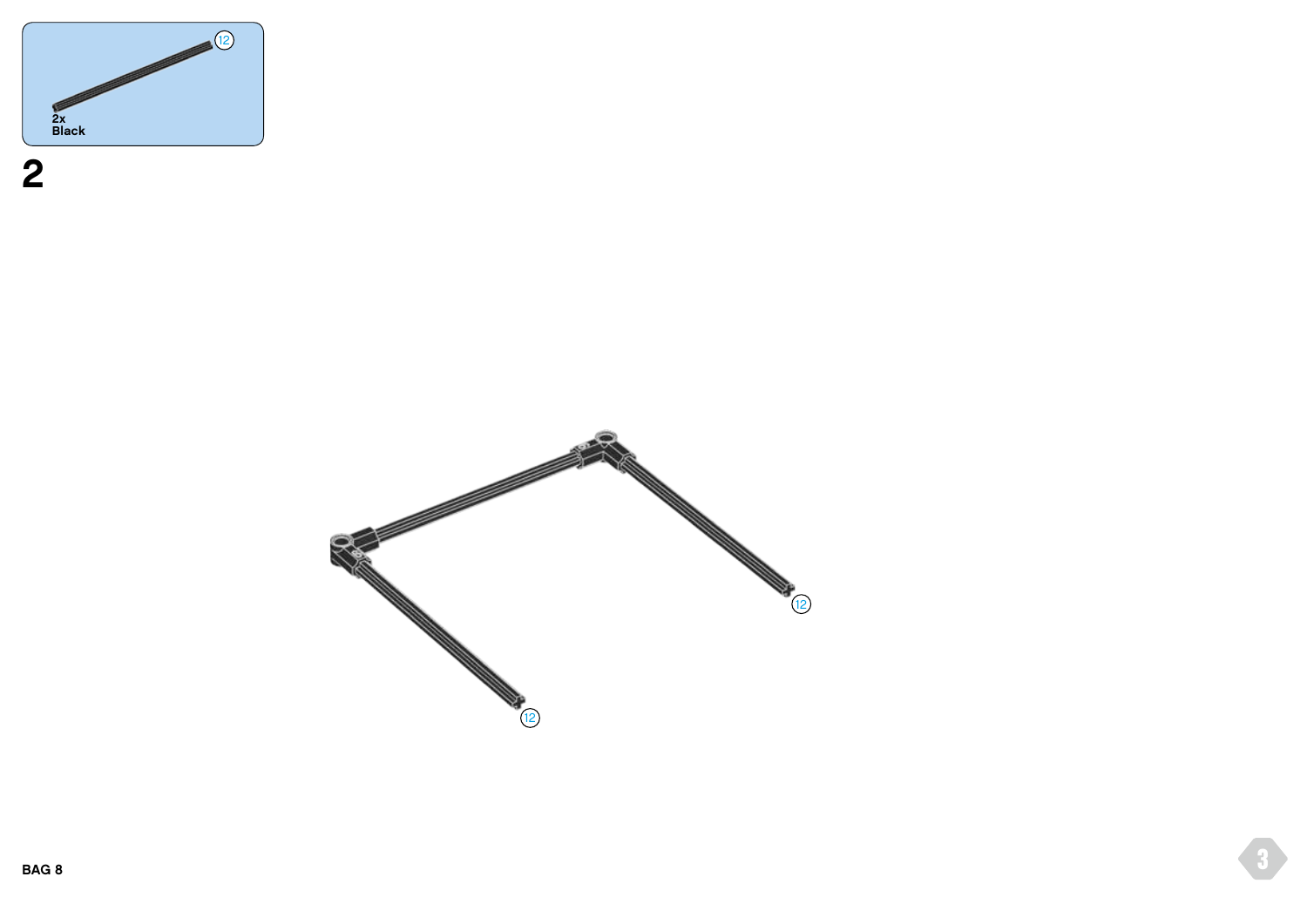



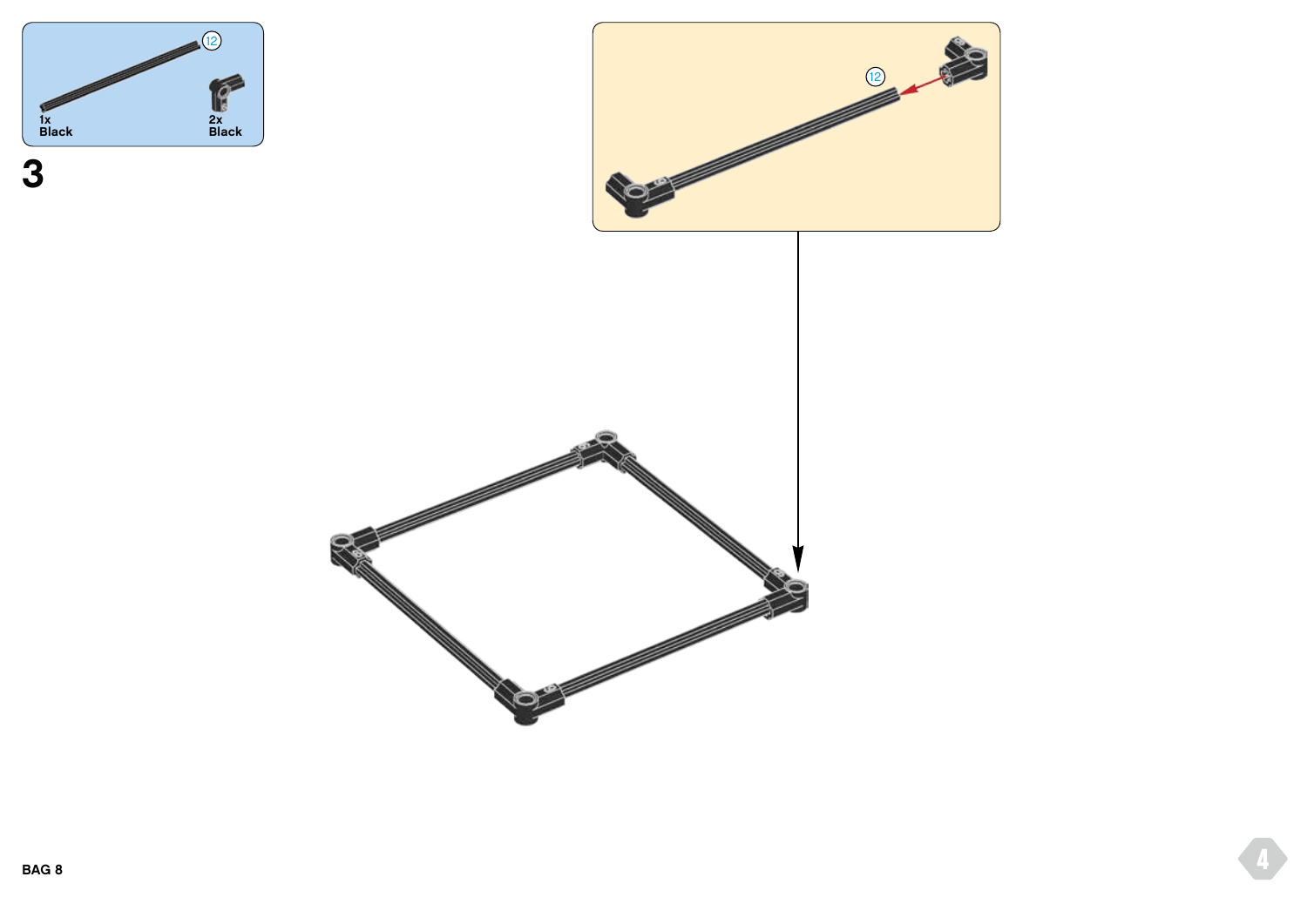





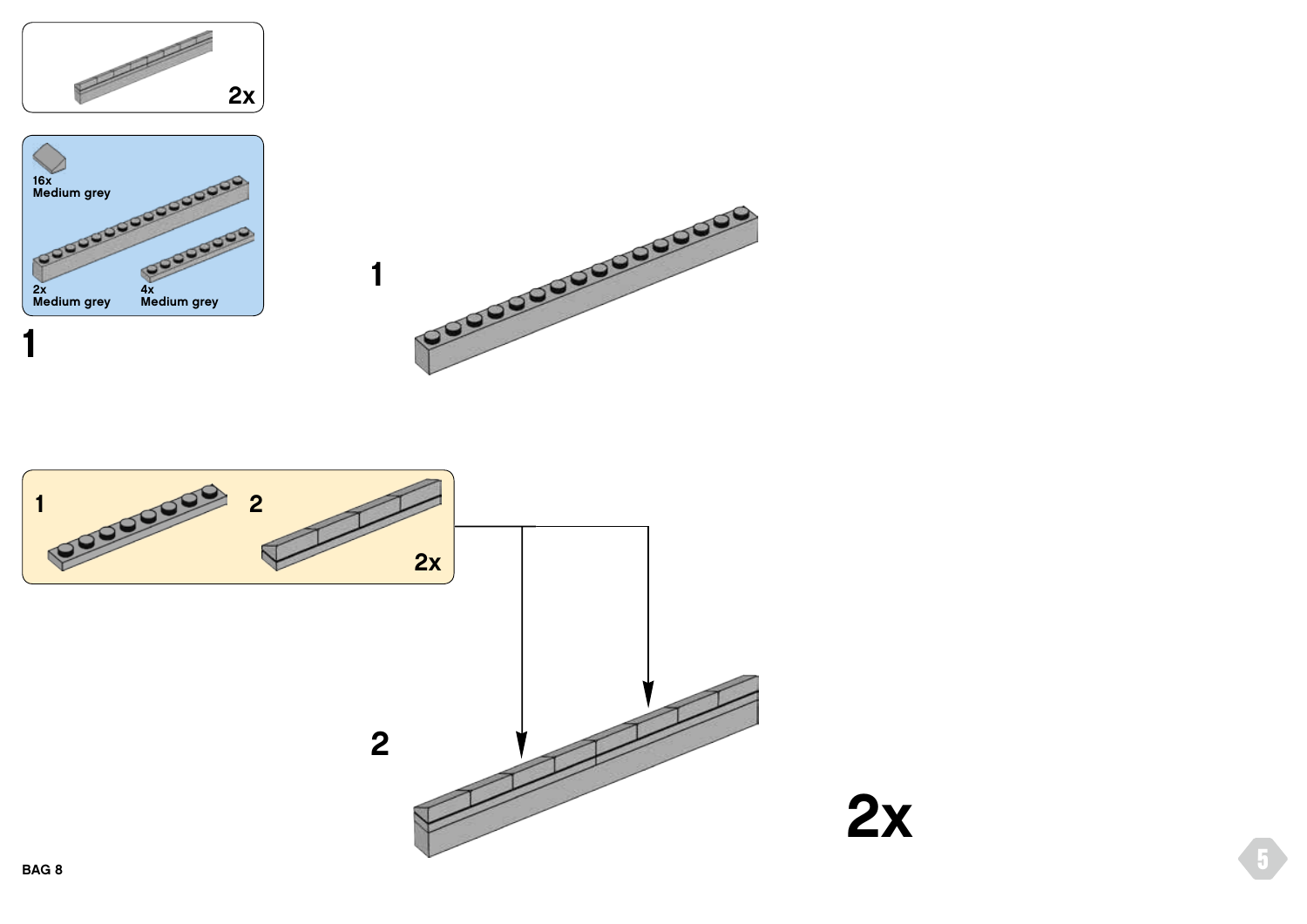







**1**

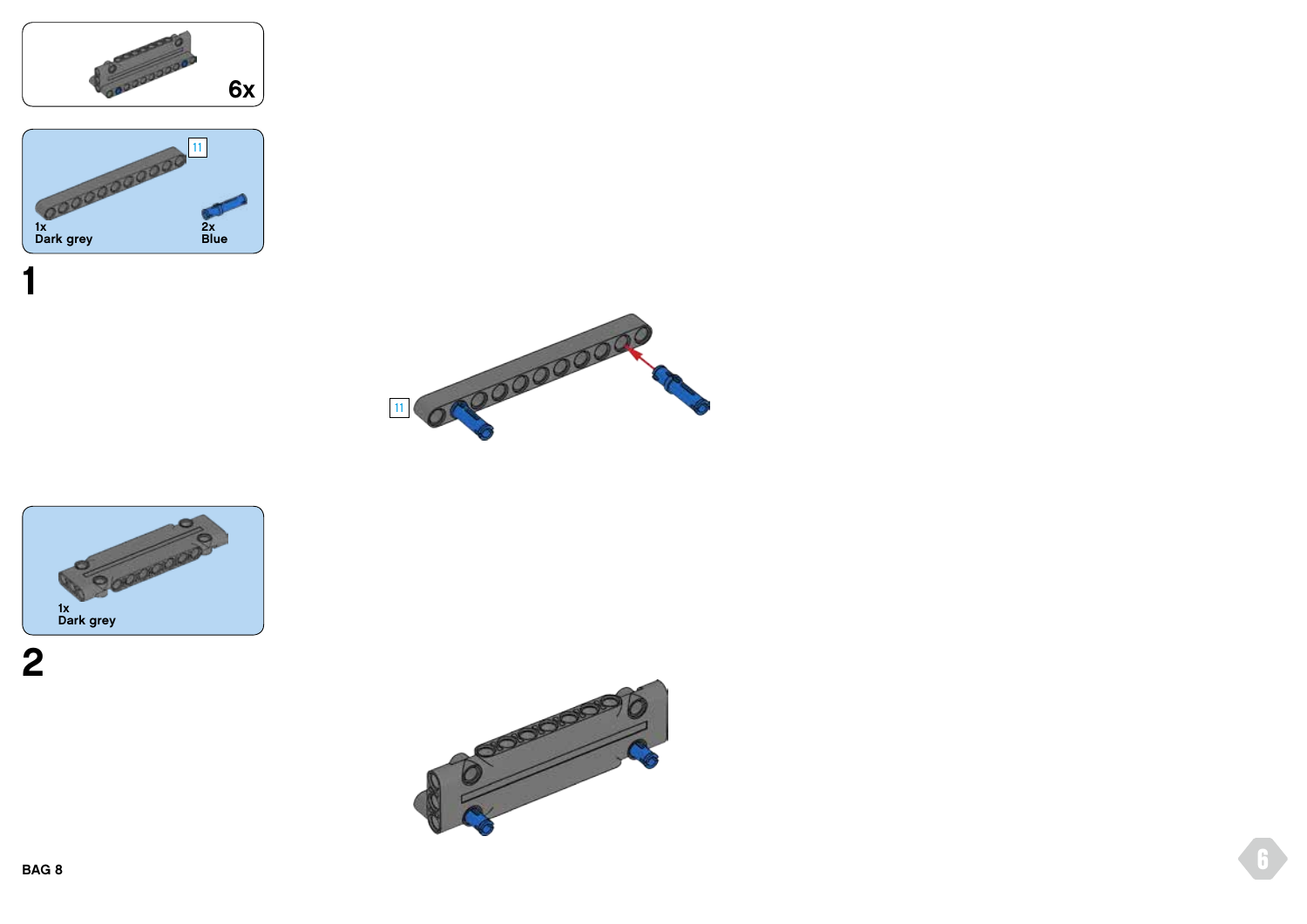

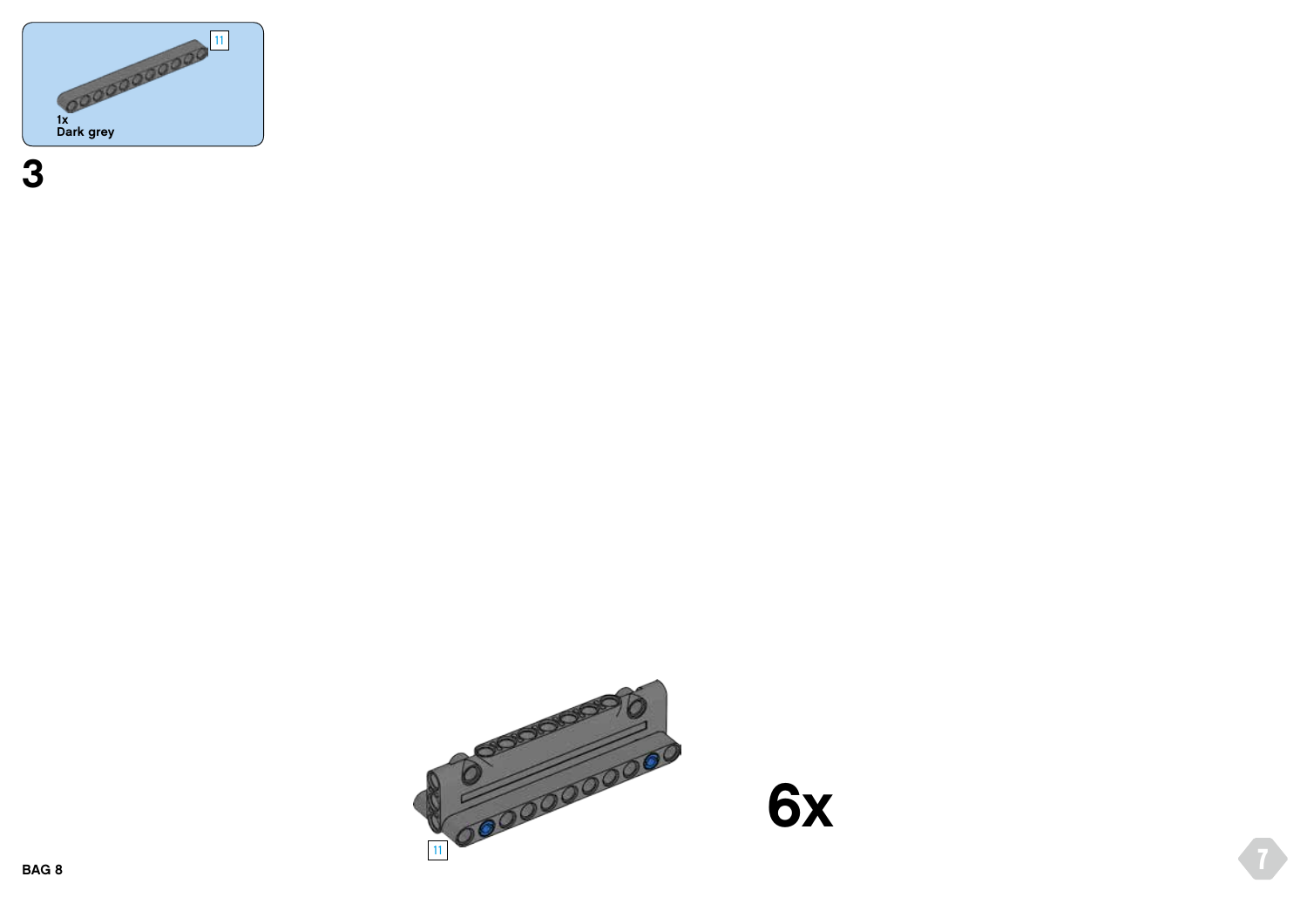



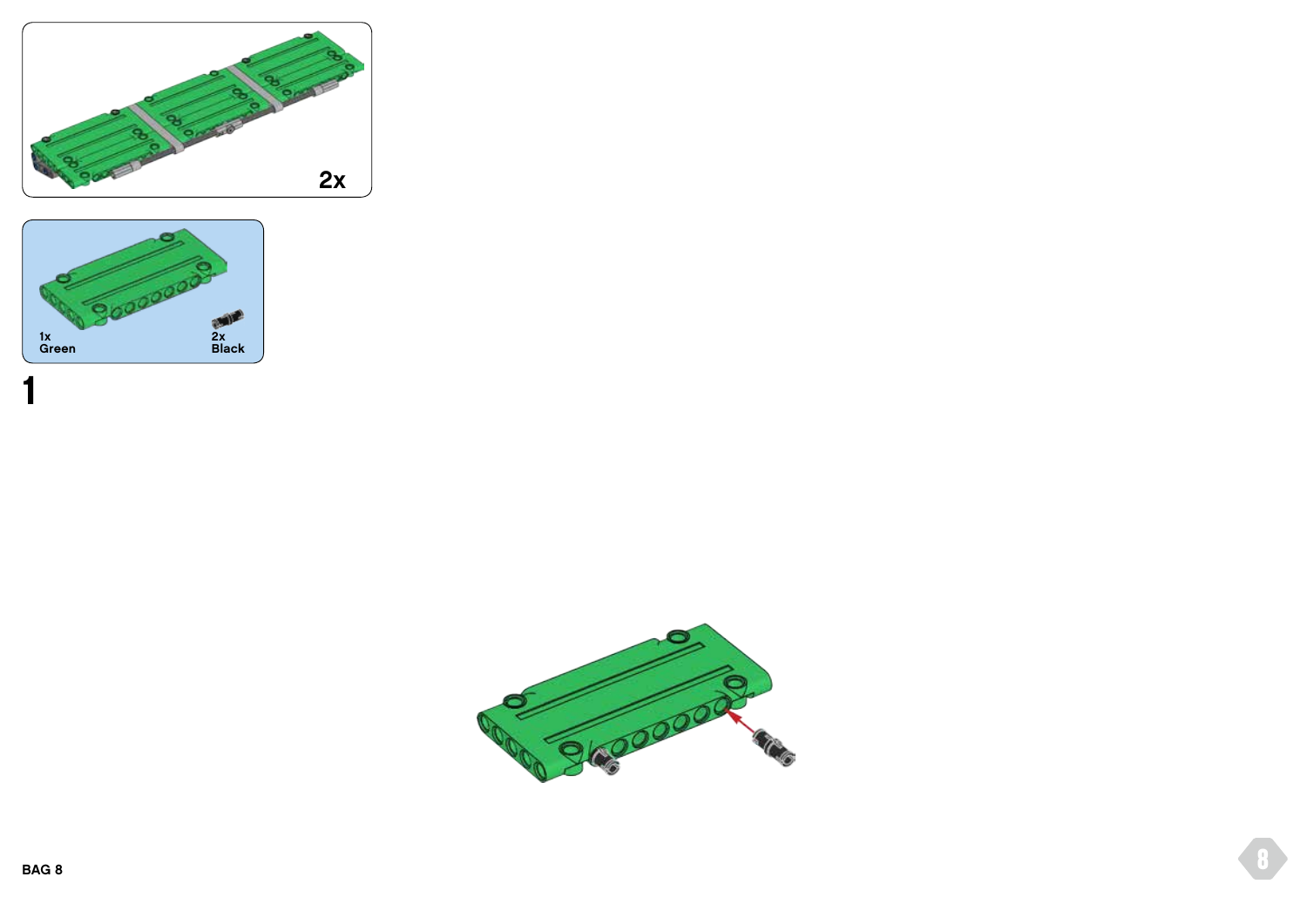





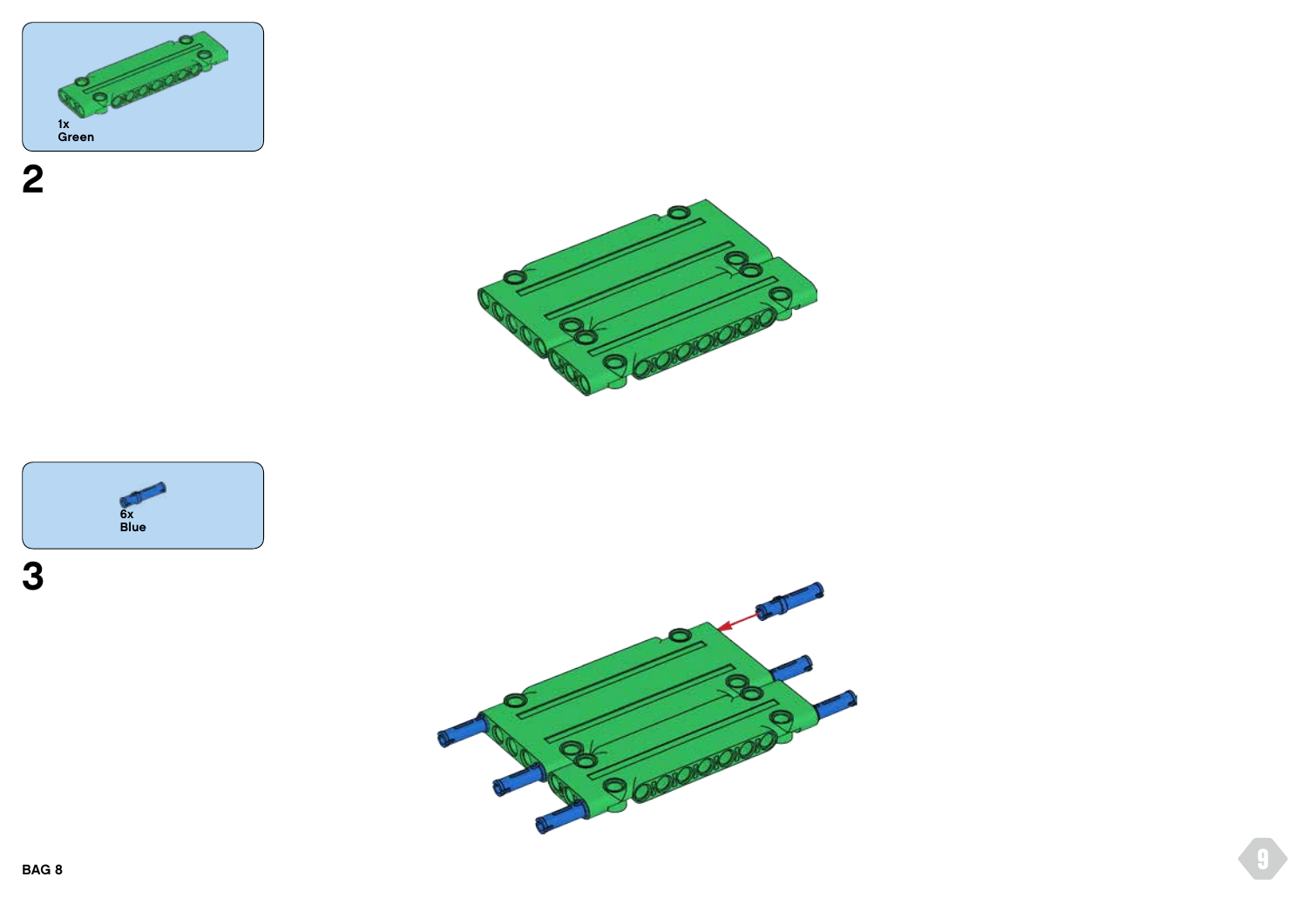

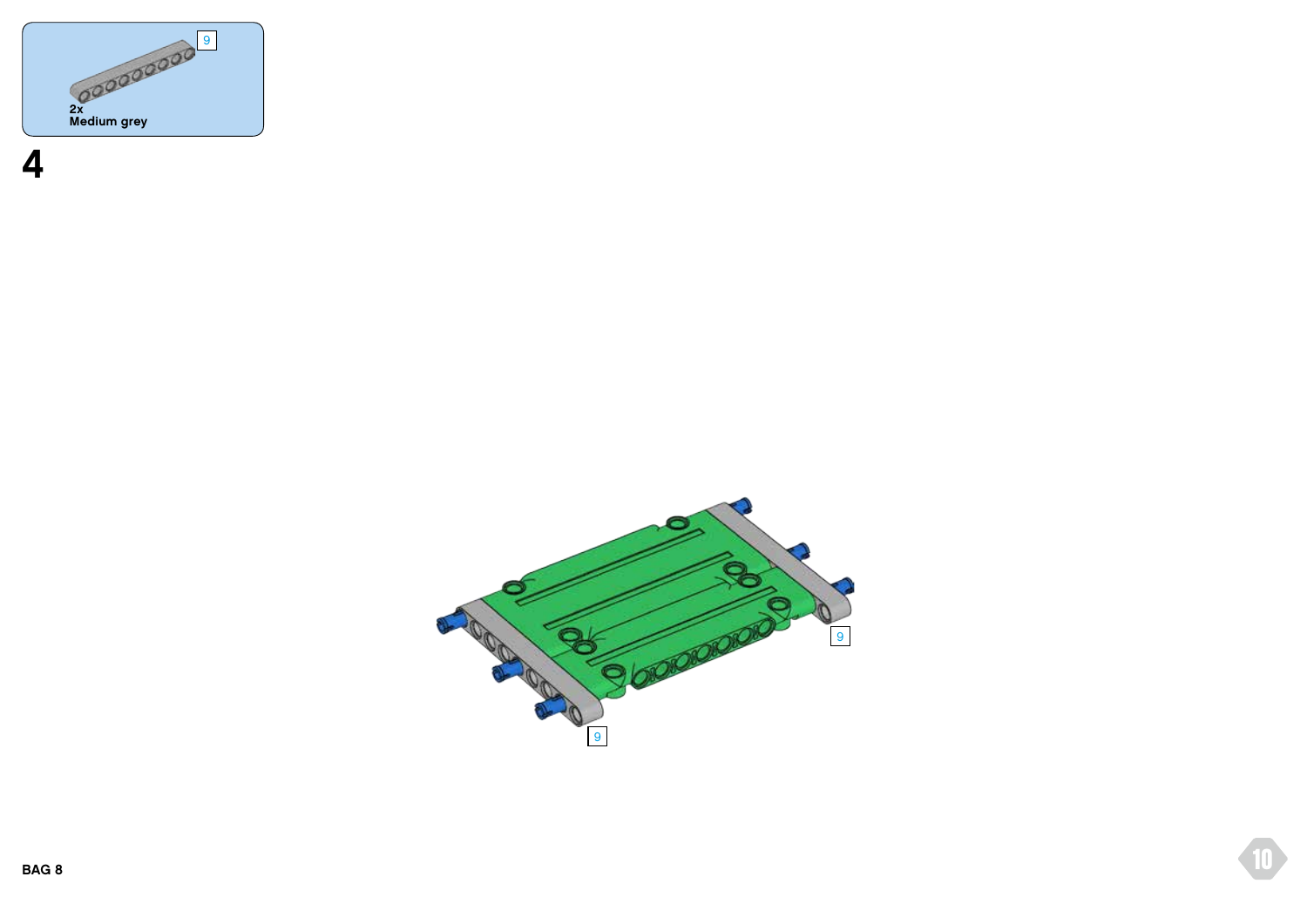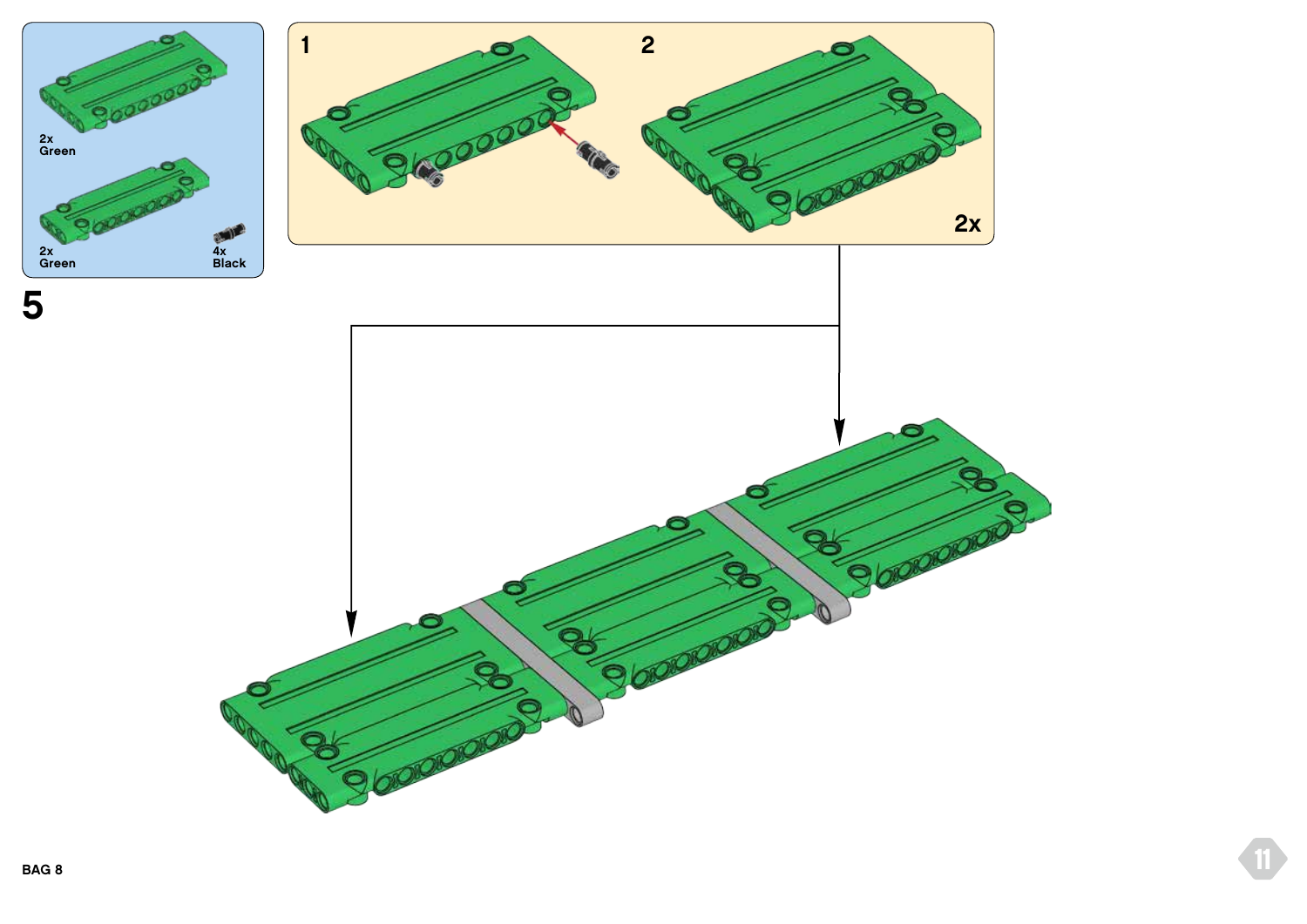

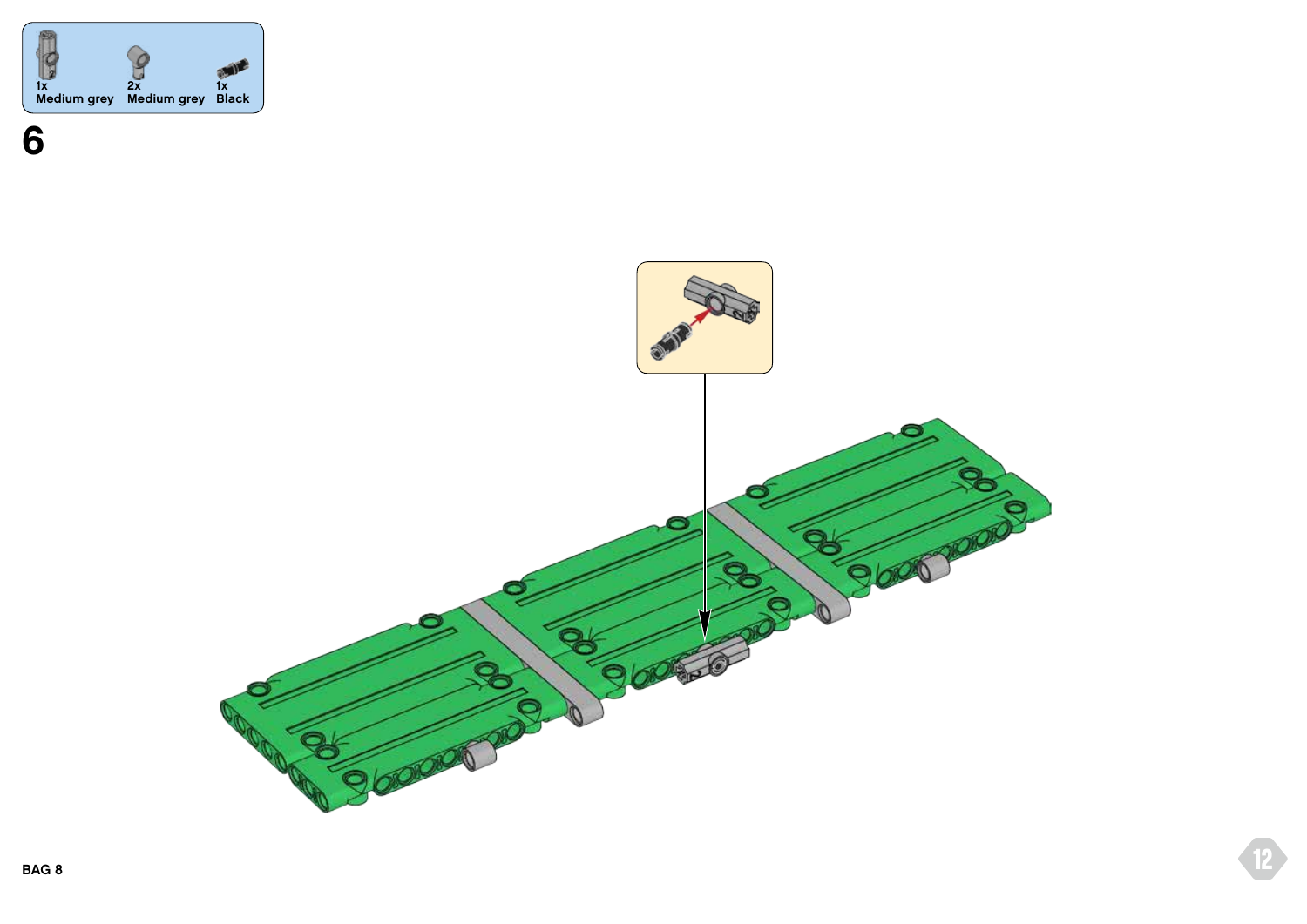

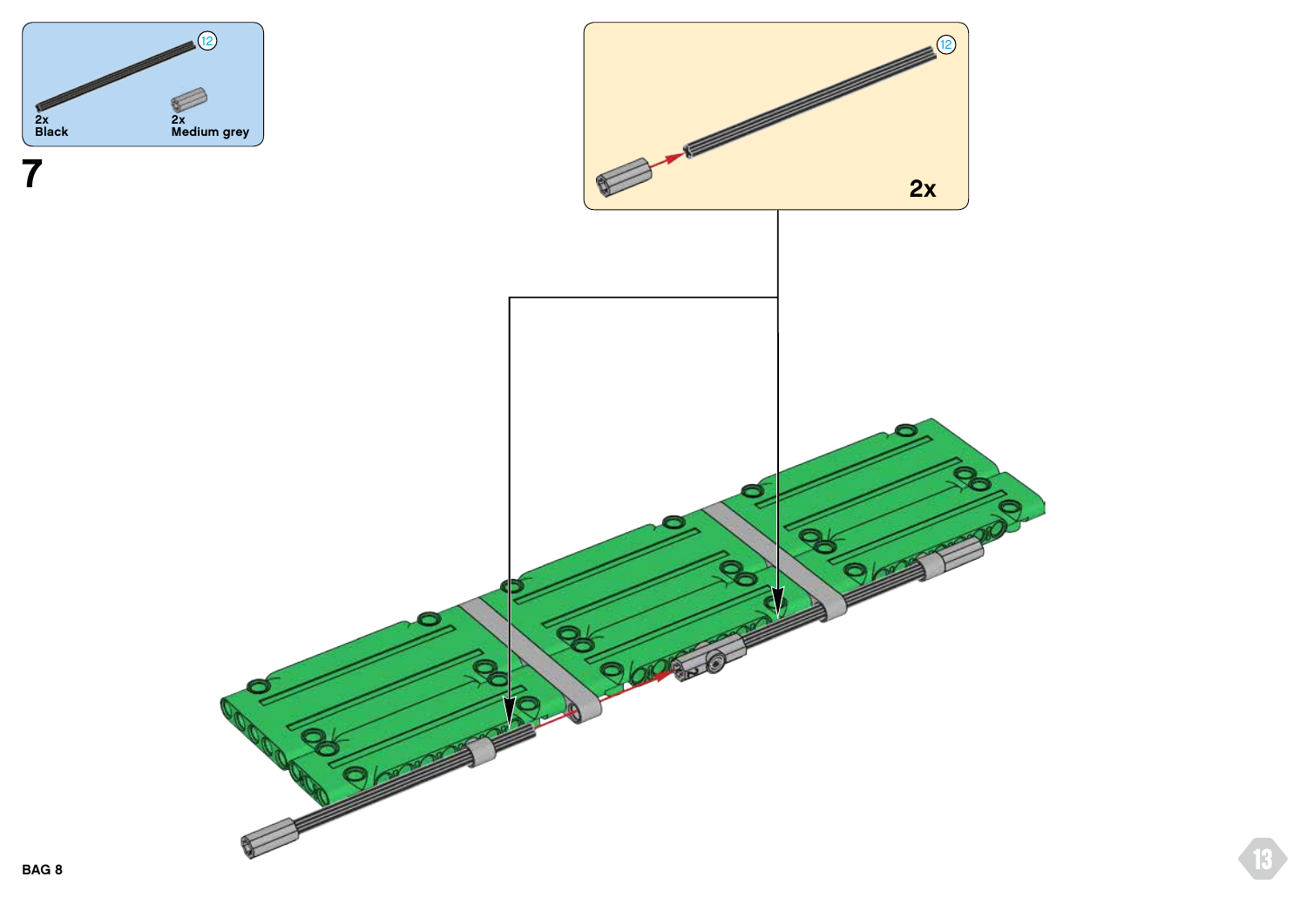













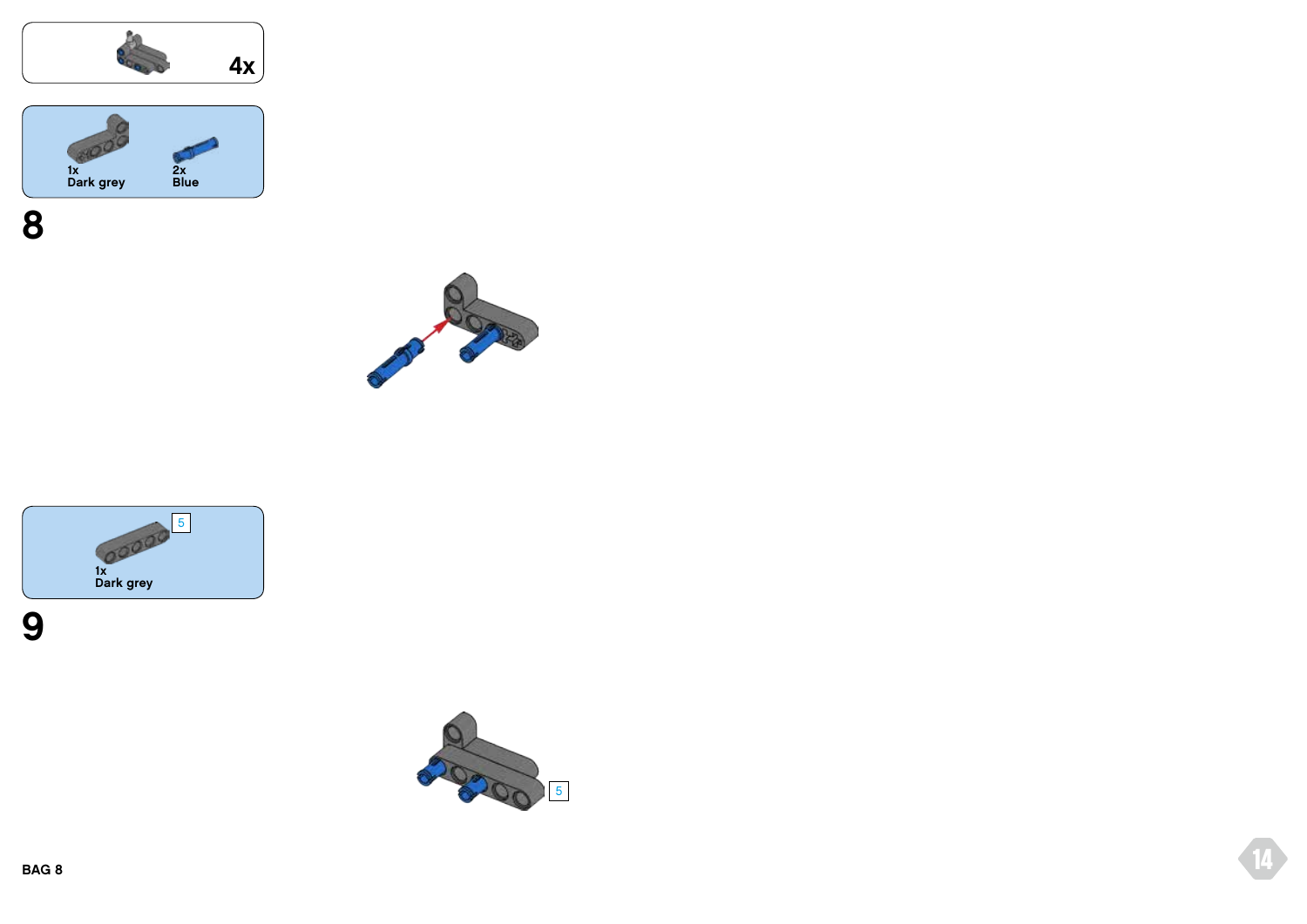







**4x**

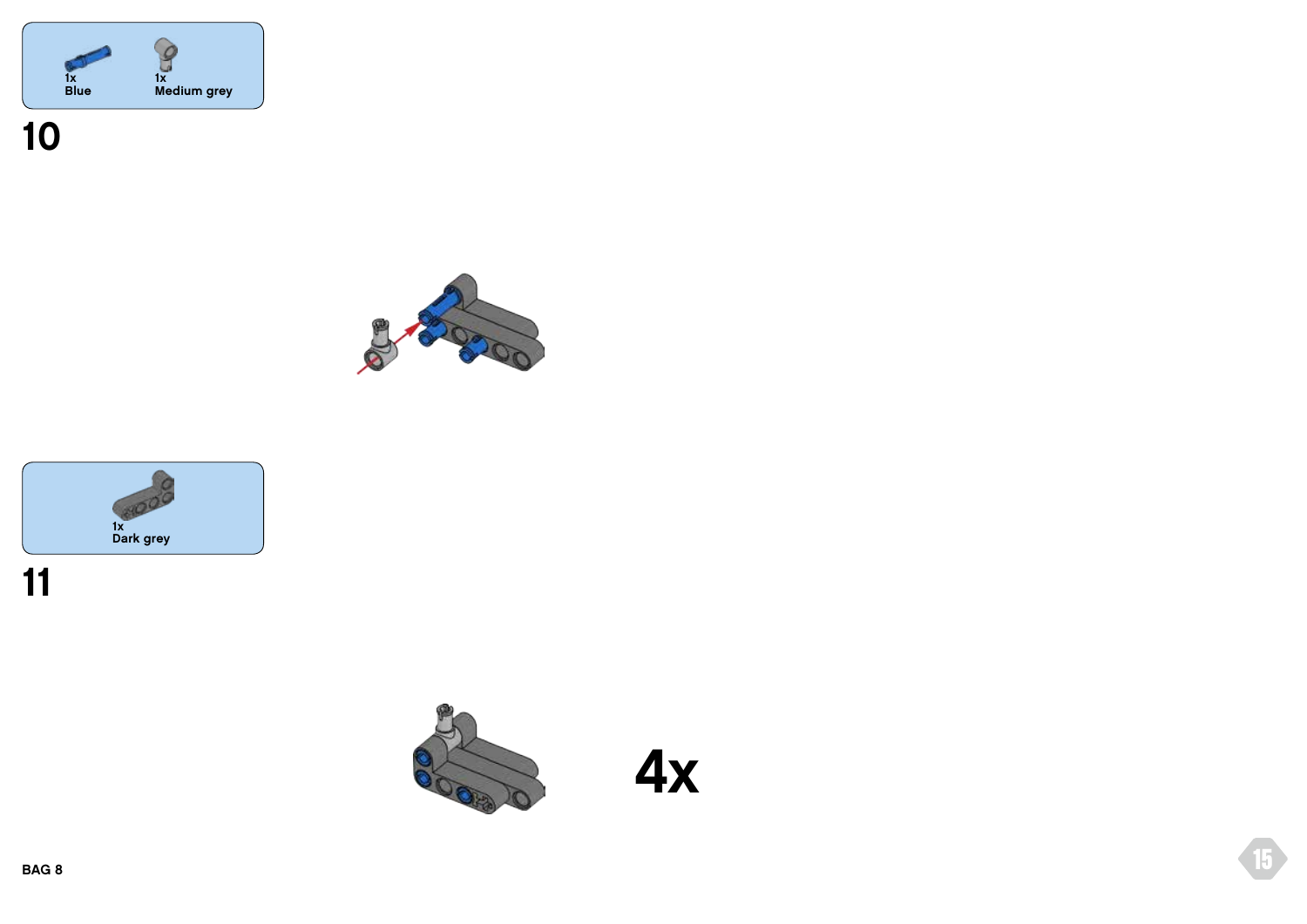